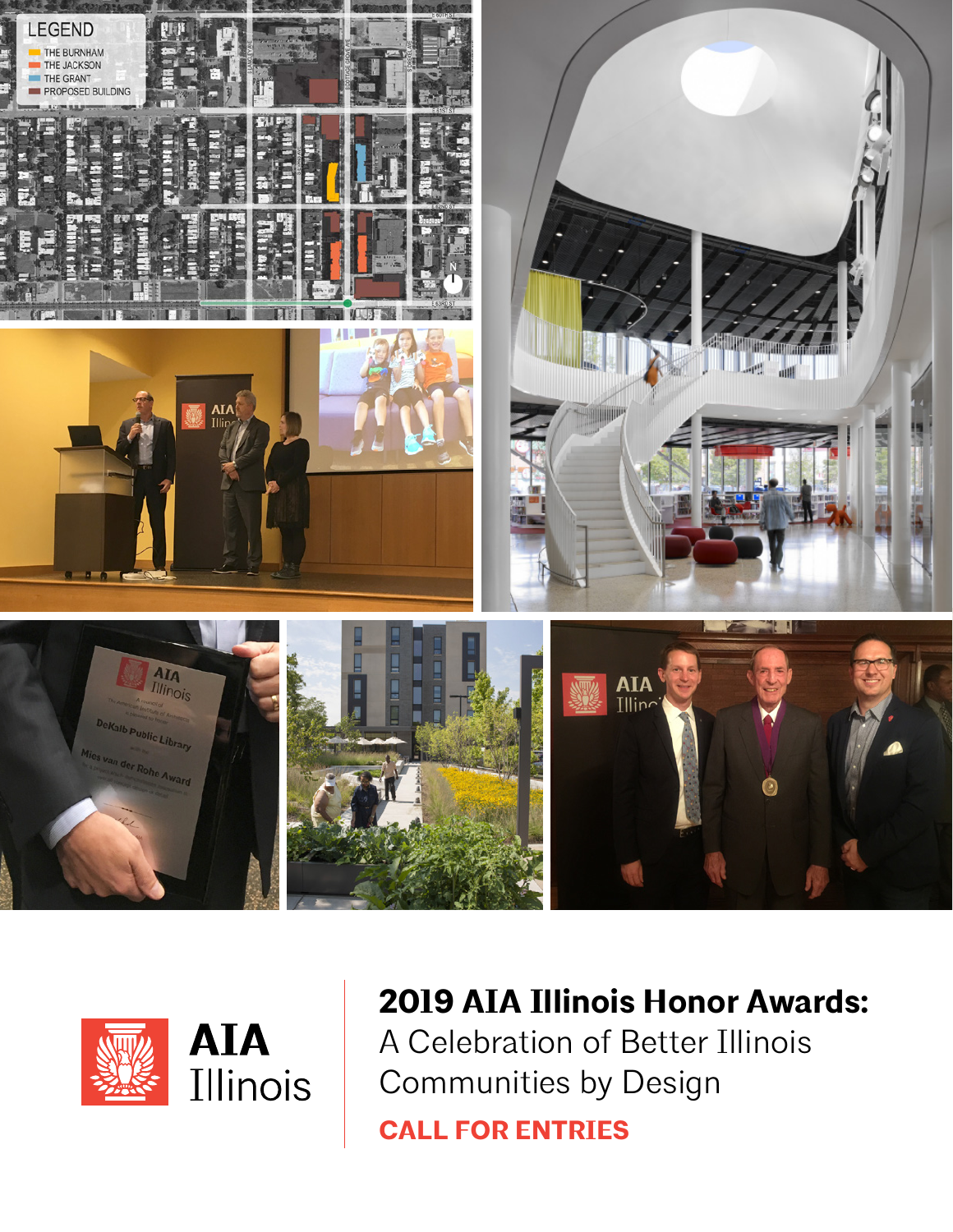# 01 ENTRY GUIDELINES

Welcome to the submission process for the 2019 AIA Illinois Honor Awards. We are the only state awards competition in the nation to focus on projects and people that closely adhere to the AIA's Principles of Livable Communities. We encourage you to submit your projects and nominate yourself or your peers who have bettered Illinois communities through architecture.

> **All nominations should arrive electronically before 5 p.m. CST on Friday, April 12, 2019.**

Submit your nomination today at www.aiail.org and scroll down on the homepage

Visit **[https://www.aiail.org/design](https://www.aiail.org/design-awards)[awards](https://www.aiail.org/design-awards)** for more design award information and **[https://www.aiail.org/service](https://www.aiail.org/service-honorees)[honorees](https://www.aiail.org/service-honorees)** for information on the service awards.

The AIA Illinois Honor Awards recognize people and projects epitomizing the contributions of the architecture profession, the transformative power of design, and the dedication of individuals to service and excellence. All award winners have positively impacted citizens throughout the state of Illinois by helping create communities in which people are drawn to live and work, and to live healthier and happier.

### THE JURIES

A jury of three esteemed architecture colleagues from throughout the county, appointed by the AIA Illinois President will review the nominations for Design Awards. Service Award honorees are selected by the current board of directors. The AIA Illinois President serves as an exofficio member of both juries. Decisions of the juries are final. Nominations that are unsuccessful each year will be carried forward one year to be reviewed by the following year's jury.

### **FLIGIBILITY**

- Any licensed architect or architectural interns may submit a nomination. Award nominees must be licensed architects or architectural interns, except those nominated for the Richard Nickel and President's Award.
- All projects must have been completed inside the state of Illinois within the last five years.
- Nominations may be submitted without the knowledge of the nominee.
- You may nominate yourself or your project.
- Design entries will be blinded for the jury, therefore you should not include identifying information in the text or images you provide outside of the contact form.
- Design nominations must demonstrate evidence of incorporating one or more of the AIA Ten Principles For Livable Communities (see section 05).

**Please contact the AIA Illinois office with questions at 217.522.2309 X3 or email [myoung@aiail.org](mailto:myoung%40aiail.org?subject=).**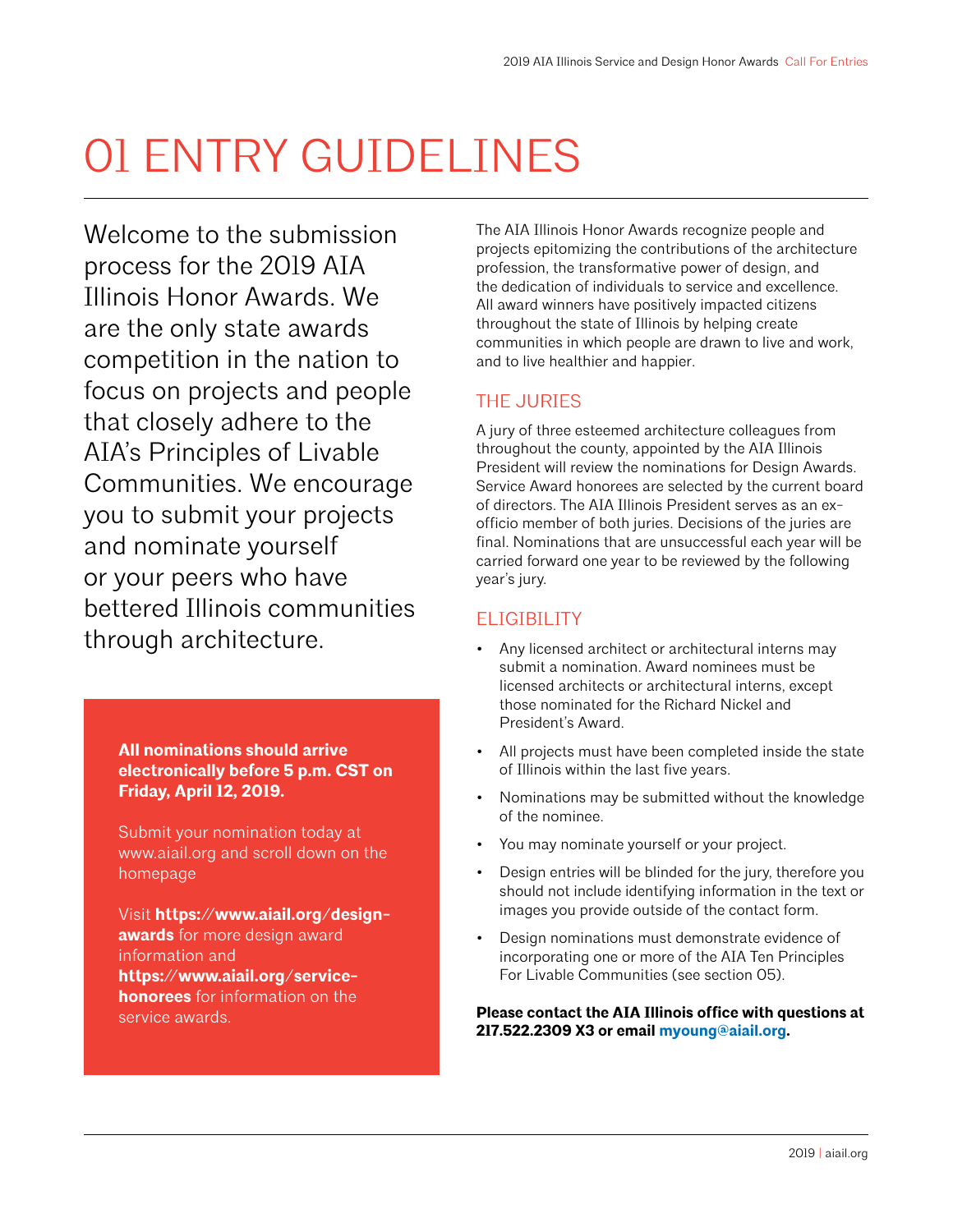# 02 AWARD CATEGORIES

### **DESIGN**

### **DANIEL BURNHAM AWARD**

Master planning or implementation of a master plan

### **FRANK LLOYD WRIGHT AWARD**

For the greatest impact made by new design or renovation of one individual building

### **MIES VAN DER ROHE AWARD**

For innovation in overall concept design or detail

### **CROMBIE TAYLOR AWARD PRESERVATION**

For preservation and restoration

#### Submissions Not Accepted for **LOUIS SULLIVAN AWARD**

The highest state honor, a transformational project selected from all other categories

A winner will be chosen by the jury from all design submissions



**Jim Law, FAIA** 2017 Charles W. Nothnagel Award for Public Service awards recipient

### **SERVICE**

### **GOLD MEDAL AWARD**

The highest honor for outstanding lifetime service by an AIA member

### **NATHAN CLIFFORD RICKER AWARD**

For Illinois architecture educators

### **CHARLES W. NOTHNAGEL AWARD**

For Illinois architects involved in public service

### **R. BUCKMINSTER FULLER AWARD**

For Illinois architects involved in humanitarian, social impact or community endeavors

### **JOHN WELLBORN ROOT AWARD**

For Illinois emerging professional architects licensed under 10 years

### **ALAN MADISON AWARD**

For Illinois minority architects or architectural interns who demonstrate leadership and who promote diversity within the profession

### **RICHARD NICKEL AWARD**

For (non-architect) citizens who lift up architecture and the profession

Submissions Not Accepted for

### **PRESIDENT'S AWARD**

The AIA Illinois President's choice of a group, institution, or organization who lifts up architecture and the profession. Design firms are not eligible.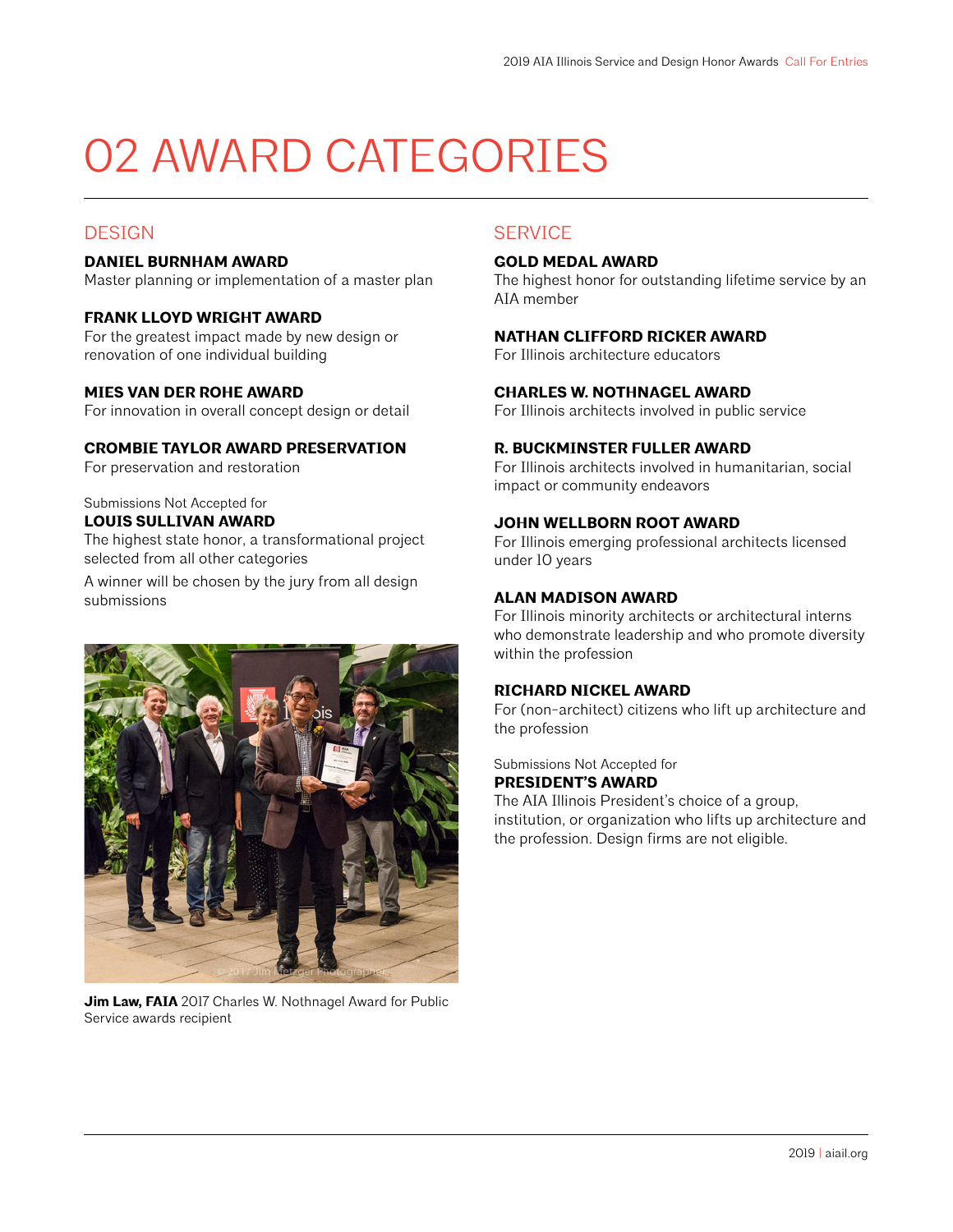## 03 APPLICATION GUIDELINES

### **The 2019 Honor Awards will only be accepted online <https://www.aiail.org/>. No submission will be accepted after 5 p.m. CST on Friday, April 12, 2019.**

AIA Illinois has partnered with Cadmium CD to offer a convenient submission platform for the 2019 Honor Awards. **NO paper of digital entries will be accepted outside of this site.** Simply register as a nominator and manage as many submissions as you'd like. You can start a nomination and finish it later, and easily upload images and other required documentation with one click.

The Jury relies entirely on the representation made in the nomination. Therefore, submitters are asked to objectively state the nominee's achievements in a clear and succinct manner.

### ELEMENTS OF A DESIGN SUBMISSION SHOULD INCLUDE:

### **A complete nomination form statement, 500 words maximum, detailing:**

- Description of the project, purpose and challenges.
- Statement of which AIA Principles for Livable  $\blacksquare$ Communities are addressed in the project and why this project is worthy of winning its category.
- Site plan and/or floor plan, and any additional drawings to give the jury a thorough and comprehensive understanding of the entry.
- At least two images of the nominated project, not exceeding 1024 x 768 pixel resolution and 96 dots per inch. Captions and credit (if required) must be provided with each image.
- Information release authorization

### Fee Per Submission:

**\$145** AIA Member;

**\$195** Non-AIA Member

**PLEASE NOTE:** Do not mention the firm name or include logo(s) in the Design Submission materials, plans or photos, to ensure a blind review by the jury.

### ELEMENTS OF A SERVICE SUBMISSION SHOULD INCLUDE:

### **A complete nomination form including:**

- $\blacksquare$  A brief statement on why this person is deserving of recognition.
- A biography of the individual 500 word maximum.
- Supporting materials including images, media coverage, signed letters of support, or other information directly supporting the stated achievements.
- **Photo of the nominee. Captions and credit** (if required) must be provided with the image.

**PLEASE NOTE:** Awards and Honors given to recipients on behalf of AIA Illinois are based upon the nominations and supporting material provided by the nominee's professional peers. AIA Illinois has the sole discretion to give and reserves all rights to rescind any such tributes if it is later deemed that the nominee has conducted themselves in a manner other than the highest standards of the profession.

Examples of such standards include, but are not limited to, the AIA Code of Ethics and Professional Conduct and Standards of Professional Conduct of the Illinois Architecture Practice Act of 1989.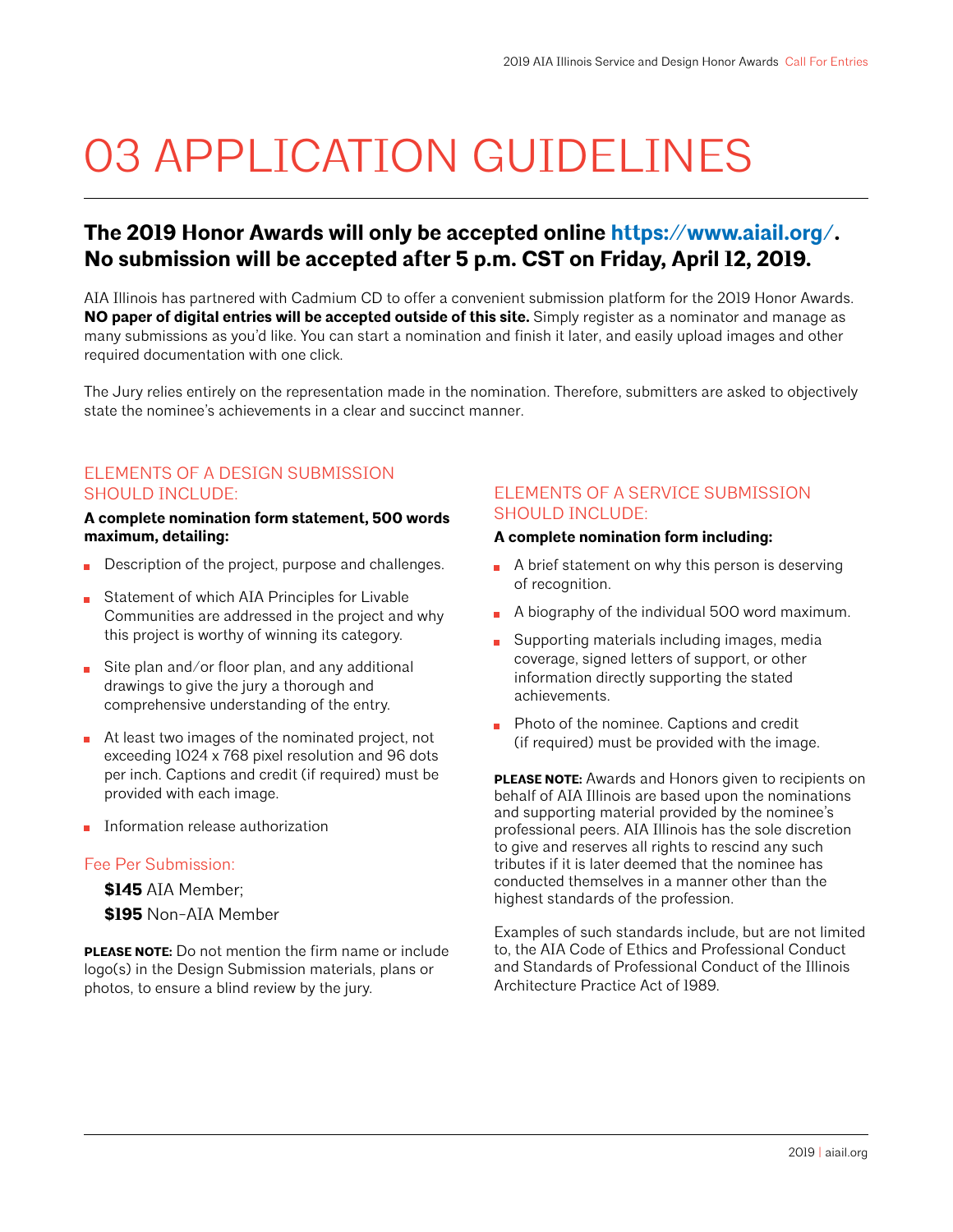# 04 RECOGNITION

### All award winners will be notified by AIA Illinois in early May.

AIA Illinois will recognize the 2019 Honor Award winners, in the spaces and communities where they've made such a powerful difference. Each award recipient will be treated to a public relations ceremony at the honored building, site, their office, or an AIA local activity, that will offer the potential to include clients, projects, partners, elected officials, and neighbors in the event.

The recognition program will include the award presentation, remarks from the winner and others affected by the design or service along with a reception or tour.

In coordination with the honorees and their schedules, AIA Illinois will facilitate logistics, invitations, and publicity for the recognition events, which are expected to occur primarily in the month of October, 2019.

A plaque will be awarded, listing the project site, with additional plaques or certificates available to be purchased from AIA Illinois. Exception is made for the Louis Sullivan Award, the highest state honor, given for a transformational project selected from among all categories.

Chosen directly by the jury the Sullivan Award is a unique, handcrafted prize, designed each year by past Nathan Clifford Ricker Award recipient, Al Rusch. Award recipients will be featured in various AIA Illinois print and electronic communications to recognize and promote honorees and the AIA Illinois Awards program overall.

**PLEASE NOTE:** AIA Illinois reserves the right to utilize images and information within submissions. Therefore, we request that you do not submit materials that are restricted against publication in connection with a design. Please include photo credit and copyright information if required. It is the nominator's responsibility to ensure the submission is cleared for release. AIA Illinois does not assume responsibility of copyrights or photographic fees.



The project design selected for the Louis Sullivan Award receives a one of a kind handcrafted prize and will be added to the coveted register of Illinois Great Places **[illinoisgreatplaces.com](http://illinoisgreatplaces.com)**